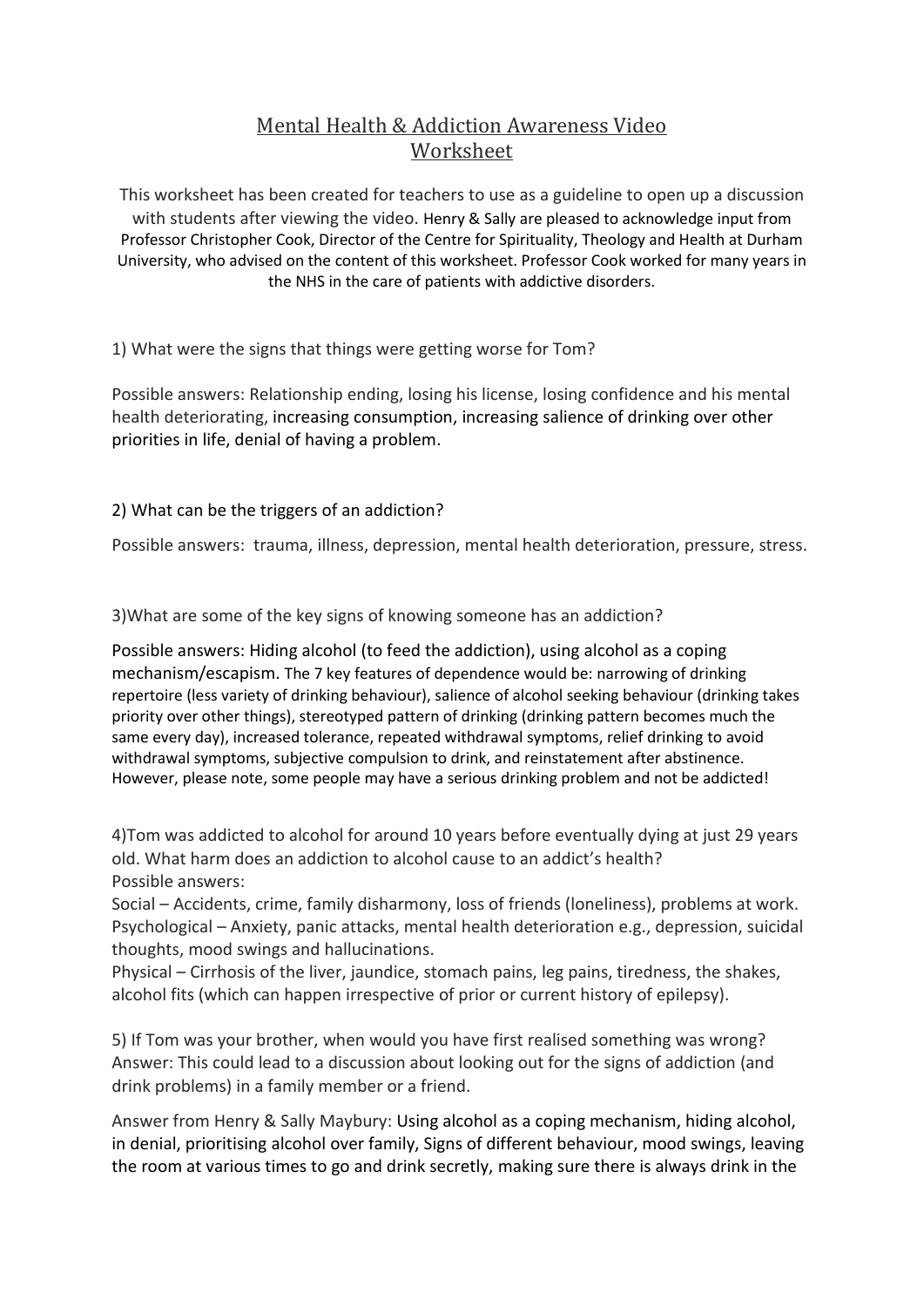house, more frequent visits to the pub eg. after work and coming back and continuing the drinking, longer drinking sessions over the weekend, taking money to feed the addiction, continuously drunk (topping up their drink intake).

6) Does drinking cause depression or does depression cause drinking? Possible answers: Both are true but this could lead to an interesting discussion between the students. this may help them address any mental health issues they may have that may lead them to drinking excessively.

7) Tom eventually lost his life to addiction, what else did he lose along the way? Possible answers: his jobs, friends, relationships, pride and dignity, his appearance deteriorated, physical and mental health.

8) In the song Lost Days, Henry sings the lyric "all we can do is pray." This is referring to the family losing hope as the addiction is now at its worst and completely taken control of the addict. What can you do to help an addict at this point in their addiction? (also think about how you would help a friend if you were worried by how much they were drinking?) Possible answers: Try talking to them, show that you are worried about them, try to get them to see they have a problem. Act as a signpost and point them in the right direction for help e.g., Nacoa for children and AA for adults, GP/Doctor, school nurse, teacher, parents/relatives' friends. Talk about tough love.

-Also discuss what you shouldn't do at this point in someone's addiction. Possible answers: Be wary of how you engage with someone who is in a vulnerable state as someone who is under the influence of alcohol could become aggressive, don't buy them alcohol, don't unnecessarily provoke them or give them other excuses for drinking.

9) What is binge drinking?

Possible answers: Drinking excessively in a short space of time e.g., one night of alcohol abuse or weekend. In the UK, binge drinking is defined as drinking more than 8 units in a single session (for men), or more than 6 units in a single session (for women). Remember you can overdose on alcohol as alcohol is a drug and it can lead to hospitalisation. It is possible to die of alcohol poisoning after a very large overdose of alcohol.

10) What is the drinking limit for driving?

Possible answers: It is advisable to check this as this might change but as of September 28th 2021 the levels of alcohol are as below.

| England, Wales and | Scotland |
|--------------------|----------|
| Northern Ireland   |          |